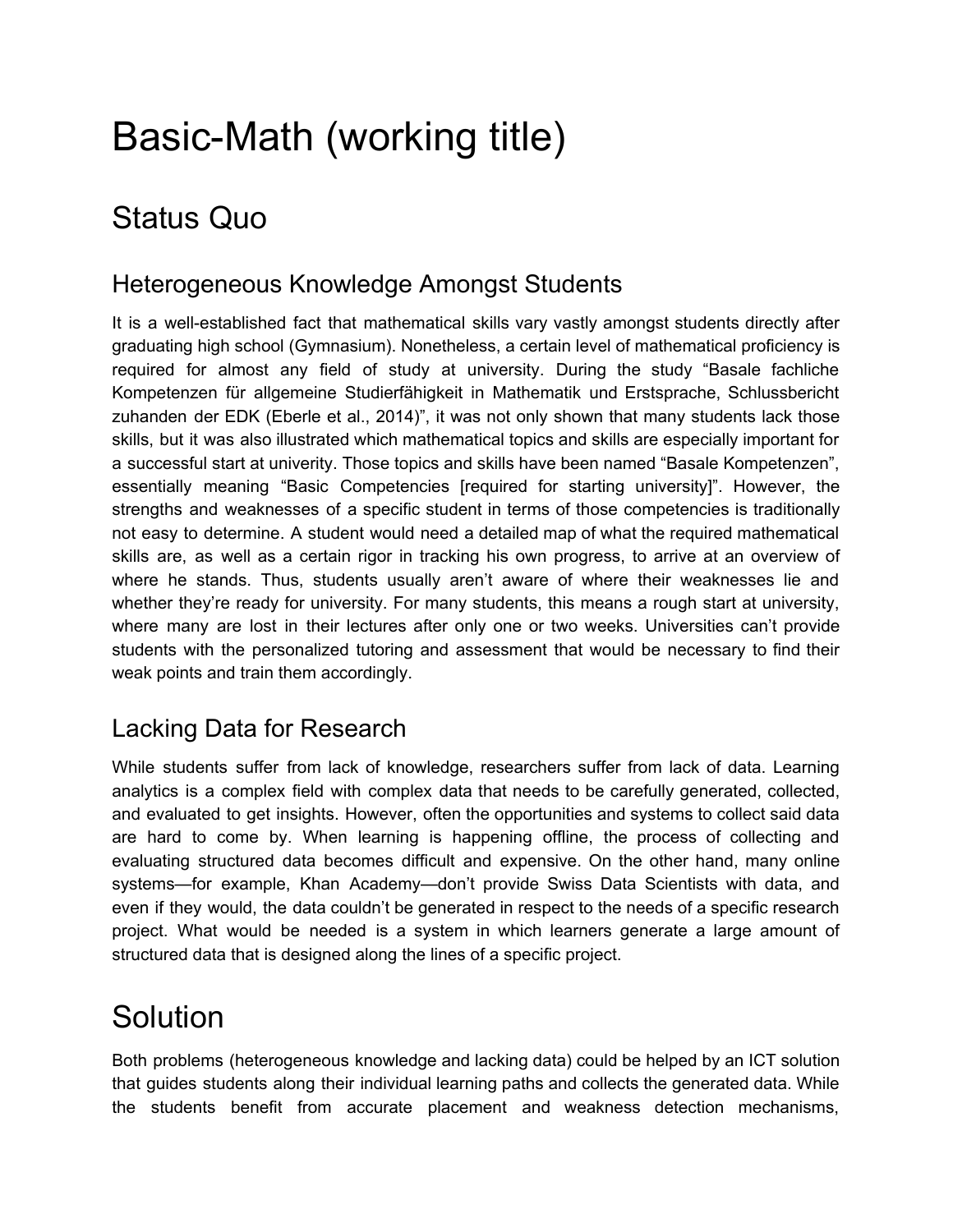researchers are provided with valuable structured data that is generated according to their needs. Costs to design such a solution are high, but they can be justified if enough students use the solution and enough valuable data is generated.



### Basic Idea Behind the Solution

The relevant topics listed in "Basale fachliche Kompetenzen für allgemeine Studierfähigkeit in Mathematik und Erstsprache, Schlussbericht zuhanden der EDK" (Eberle et al., 2014) should be learnable on an easily accessible online system (web application). Furthermore, the displayed content should be adapted to the field of study in question. Content (Theory and Exercises) for the topics will be provided online. The theory for each topic consists of an explanatory video exclusive to the platform and an explanatory text. Exercises can come in different forms, such as multiple choice or an open solution input. What's important here is that it's engaging for the user as well as interesting from a research perspective.

The first interaction with the platform consists of placement test. The idea is to get a good overview of where the student is with his knowledge in the least amount of time possible. Similar to a real private tutor, the system has to ask smart questions in order to get this information out of the student. Furthermore, the questions should be adaptive. Simplified, this means that if the student performs badly on a question, the next one will be easier. The system continues to sharpen its model of the student with each question.

While the algorithms for the placement test also act as a way to train a student's weakest skills, the student can also select a topic to study himself. When a student selects a topic to study, algorithms provide him with exercises at the right level for this topic. The student can see his progress visualized with statistics and progress bars (see the "wireframes" document for more specific details).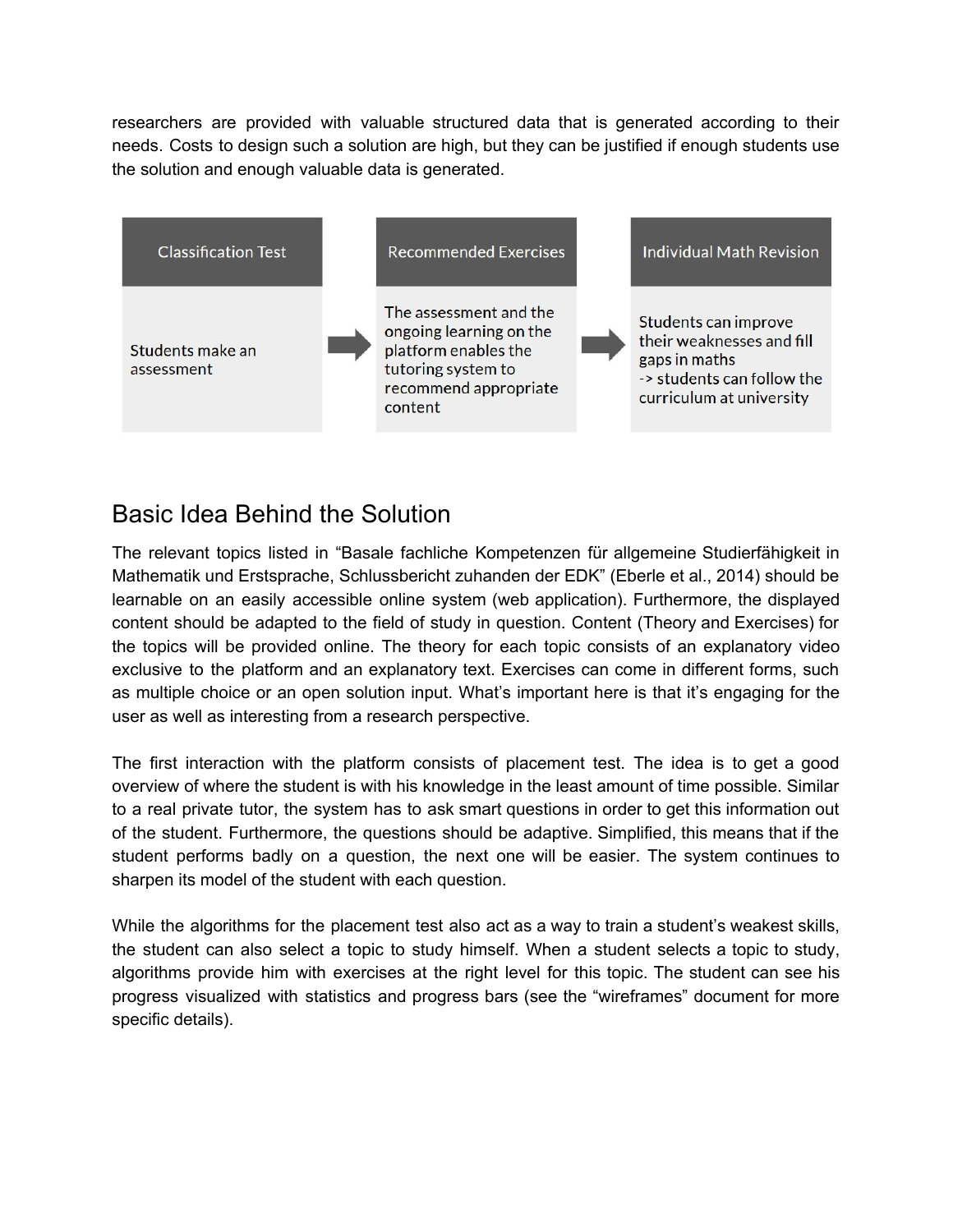Last but not least, the platform should contain playful elements (gamification) in order to increase the student's engagement. The idea is to give points for each task solved so that the student starts to build toward a high score—a simple yet effective motivational tool.

### Artificial Tutor & Assessment

It is crucial for the system to always find and target the weaknesses of the student. As mentioned, the first assessment is a placement test. Afterward, the artificial tutor trains the student in areas he thinks the student needs the most practice with. Analytics help the student to track his activities.

# Product

#### Content Structure

The content is closely related to the insights provided by the report "Basale fachliche Kompetenzen für allgemeine Studierfähigkeit in Mathematik und Erstsprache, Schlussbericht zuhanden der EDK" (Eberle et al, 2014), which investigated which competencies are important for starting at university. The report investigated different skills according to whether they are **a) relevant** and **b) assumed** for different fields of study such as physics, biology, or economics. "Assumed" means that students already have those skills when entering university as opposed to learning those skills at university. For example, calculating with fractions is relevant and assumed in almost every field of study, while statistical methods are often relevant but not assumed. For a first version of the product, we will focus on skills that are relevant **and** assumed in one of the following fields of study provided at EPFL or HSG.<sup>1</sup> Here is a complete list of all mathematical "drill-skills" that were investigated in the report.

#### Algebra

- **Alg1** Einfache Berechnungen ohne Taschenrechner durchführen (grosses Einmaleins, Bruchrechnen etc.)
- **Alg2** Grundoperationen mit Bruchtermen durchführen (Erweitern, Kürzen, Addieren etc.)
- **Alg3** Mit Doppelbrüchen umgehen (Kürzen, Umstellen etc.)
- **Alg4** Terme faktorisieren
- **Alg5** Aufgaben zur direkten und indirekten Proportionalität lösen (Dreisatz und umgekehrter Dreisatz)
- **Alg6** Potenz- und Logarithmengesetze anwenden

<sup>&</sup>lt;sup>1</sup> Architecture, Economics, Chemistry and Chemical Engineering, Environmental Sciences and Engineering, Life Sciences and Technology, Communication Systems, Civil Engineering, Electrical and Electronic Engineering, Mechanical Engineering, Computer Science, Mathematics, Microengineering, Physics, Materials Science and Engineering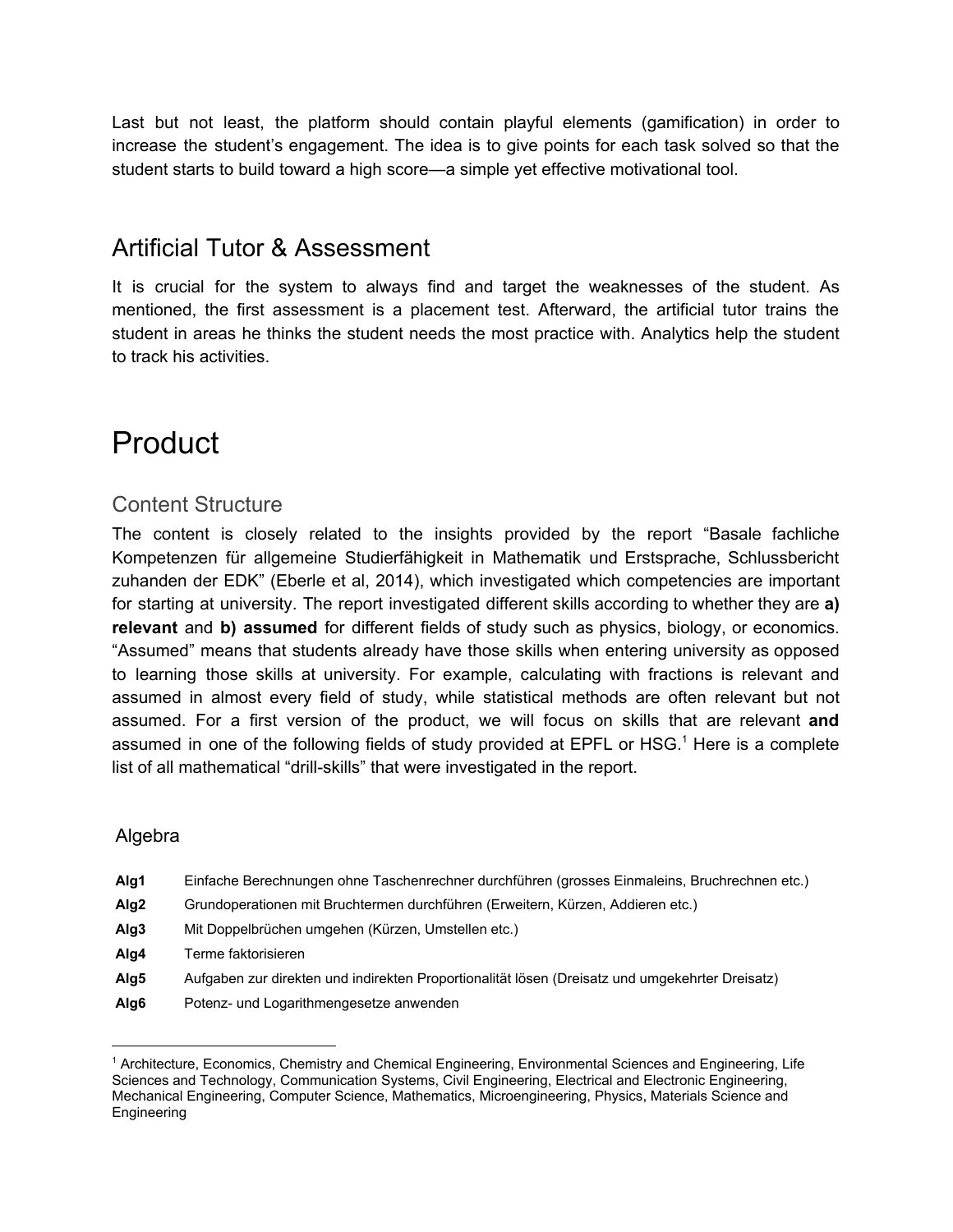- **Alg7** Terme umformen (Äquivalenzumformungen)
- **Alg8** Lineare Gleichungen lösen
- Nicht-lineare Gleichungen lösen (quadratische Gleichungen, Wurzelgleichungen,
- **Alg9** Exponentialgleichungen etc.)
- **Alg10** Lineare Gleichungssysteme (zwei Gleichungen mit zwei Unbekannten) lösen

#### Geometie

- **Geo1** Elementargeometrische Probleme lösen (Fläche des Dreiecks /Kreises, Ähnlichkeit, Satz von Pythagoras etc.) **Geo2** Trigonometrische Berechnungen im rechtwinkligen und allgemeinen Dreieck durchführen **Geo3** Einfache trigonometrische Gleichungen lösen **Geo4** Winkelgrössen vom Gradmass ins Bogenmass umrechnen bzw. vom Bogenmass ins Grad- mass **Geo5** Räumliche Figuren anschaulich skizzieren **Geo6** Grundriss-, Aufriss- und Seitenriss einfacher geometrischer Sachverhalte erstellen **Geo7** Punkte in dreidimensionales Koordinatensystem einzeichnen bzw. Koordinaten von Punkten in dreidimensionalem Koordinatensystem ablesen **Geo8** Geometrische Körper benennen **Geo9** Geometrische Körper skizzieren **Geo10** Formeln für Volumen und Oberfläche von geometrischen Körpern nach einzelnen Variablen auflösen **Geo11** Fehlende Grössen von Körpern berechnen (Kantenlängen, Winkel etc.) **Geo12** Vektoren addieren, subtrahieren, strecken **Geo13** Berechnungen mit dem Skalarprodukt durchführen (inkl. Winkelprobleme) **Geo14** Berechnungen mit dem Vektorprodukt durchführen (inkl. Berechnung von Dreiecksflächen) **Geo15** Berechnungen mit der Geradengleichung im Raum durchführen (inkl. Schnittprobleme)
- **Geo16** Berechnungen mit der Ebenengleichung im Raum durchführen (inkl. Schnittprobleme)
- **Geo17** Spurpunkte berechnen

#### Lineare Algebra

- **LinAlg1** Vektoren auf ihre lineare (Un-)Abhängigkeit überprüfen
- **LinAlg2** Linearkombinationen von Vektoren berechnen
- **LinAlg3** Vektoren nach einer Basis zerlegen
- **LinAlg4** Lösungsverfahren für lineare Gleichungs- systeme anwenden (z.B. Cramer-Regel, Gauss-Verfahren)
- **LinAlg5** Rechenoperationen mit Matrizen (Produkt und Inverse) durchführen
- **LinAlg6** Determinanten von Matrizen berechnen
- **LinAlg7** Gleichungssysteme mittels inverser Koeffizientenmatrix lösen

#### Analysis

- **Ana1** Einzelne Glieder, Summen und Teilsummen von arithmetischen und geometrischen Folgen berechnen
- **Ana2** Grenzwerte von Folgen und Reihen bestimmen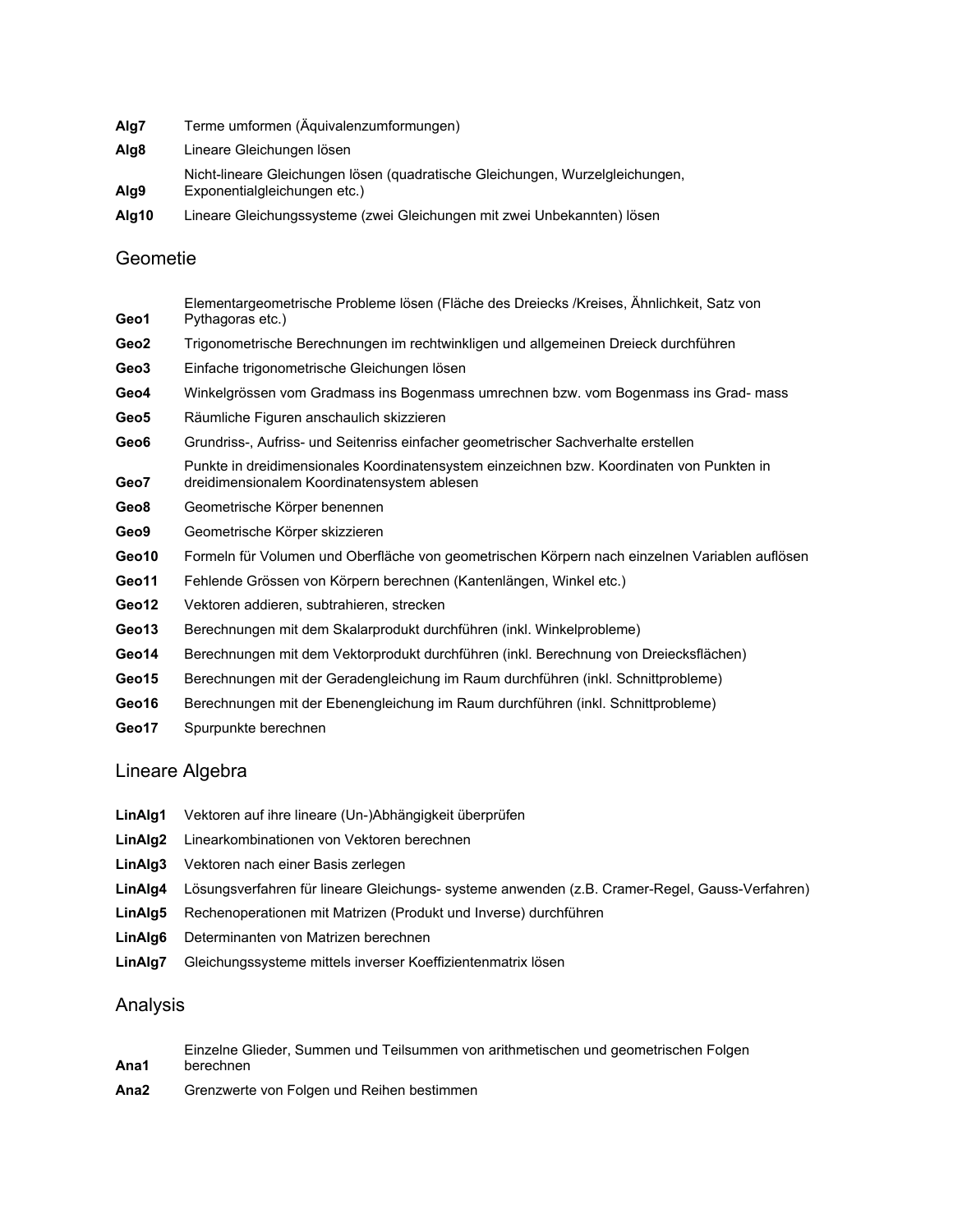**Ana3** Grundfunktionen (Polynome, Potenz-, Exponential-, Logarithmus-, trigonometrische Fkt.) graphisch in einem Koordinatensystem darstellen

- Ana4 Funktionen aufstellen, um Probleme zu lösen ("modellieren")
- **Ana5** Funktionen spiegeln, verschieben oder zusammensetzen
- **Ana6** Zusammengesetzte Funktionen in die innere und die äussere Funktion zerlegen
- **Ana7** Differenzenquotienten von Funktionen berechnen
- **Ana8** Grundfunktionen mit Hilfe von Differentialquotienten ableiten
- **Ana9** Tangentengleichungen an Funktionen berechnen
- **Ana10** Funktionen mit Hilfe der Ableitungsregeln ableiten
- **Ana11** Flächeninhalt unter Funktionen mit Hilfe von Unter-/ Obersummen berechnen
- **Ana12** Grundfunktionen mit Hilfe von Integrationsregeln integrieren
- **Ana13** Extremwertprobleme lösen
- **Ana14** Kurvendiskussion
- **Ana15** Volumenberechnungen mit Integralen
- **Ana16** Lineare, exponentielle und logistische Differentialgleichungen lösen
- **Ana17** Numerische Verfahren (z.B. Eulerverfahren, Newtonverfahren)

#### **Stochastik**

- **Sto1** Statistische Datensätze grafisch darstellen
- **Sto2** Lage- und Streumasse sowie Korrelationskoeffizienten berechnen
- **Sto3** Mit Summenzeichen umgehen
- **Sto4** Berechnungen im Laplace-Modell (Kombinatorik) anstellen
- **Sto5** Mehrstufige Zufallsexperimente (als Baum oder Vierfeldertafel) darstellen
- **Sto6** Pfadregeln für mehrstufige Zufallsexperimente anwenden
- **Sto7** Technik der Bauminversion anwenden
- **Sto8** Erwartungswerte berechnen
- **Sto9** Wahrscheinlichkeit von Intervallen bei der Binomialverteilung berechnen
- **Sto10** Berechnungen bei der Binomialverteilung durchführen (Quantile, Hypothesentests etc.)
- **Sto11** Anzahl von Permutationen, Variationen oder Kombinationen bestimmen
- **Sto12** Terme, die Fakultäten enthalten, umformen und berechnen
- **Sto13** Terme, die Binomialkoeffizienten enthalten, umformen und berechnen

For different subjects, different skills are relevant. The mapping of which skills are relevant for which topic is found in "Basale fachliche Kompetenzen für allgemeine Studierfähigkeit in Mathematik und Erstsprache, Schlussbericht zuhanden der EDK" (Eberle et al., 2014). The exact list of topics, exercises, and exercise types that will be implemented remains subject to discussion.

In addition, by varying requirements in the proficiency of those "drill-skills", the surveys have brought attention to a range of other differences between subjects. Those are as follows:

- Reading mathematical representations (Mathematische Darstellungen lesen)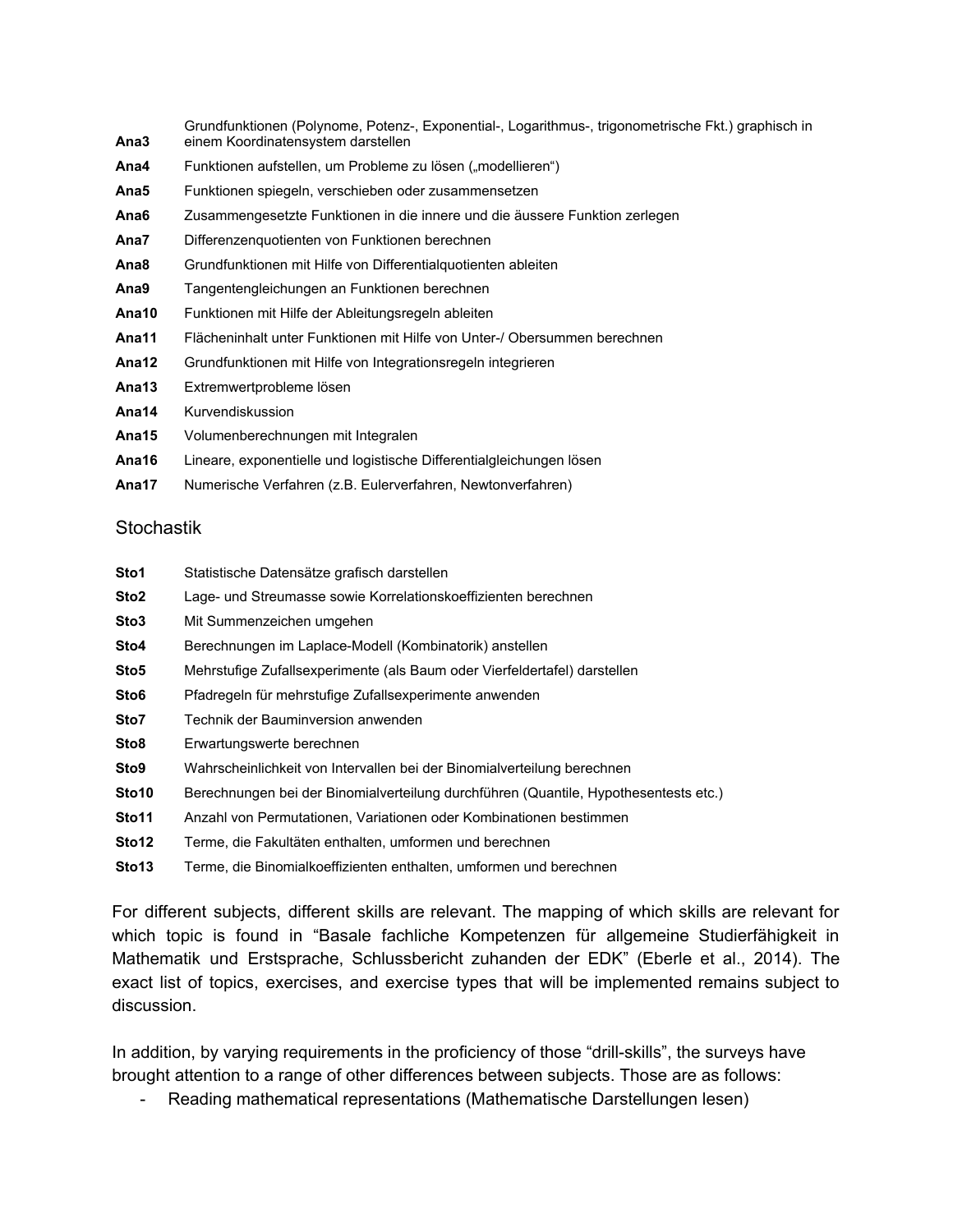- Producing mathematical representations (Mathematische Darstellungen produzieren)
- Two kinds of exercise types: Problem-solving exercises and Proof-Exercises (Problemlöseaufgaben und Beweisaufgaben)
- Complex Notations (Komplexe Notationen)

For example, in the engineering disciplines, a fair proportion of all exercises are "Proof-Questions", while in subjects like biology or economics, these are not required at all. Those aspects can be covered in the project by attaching meta information to all exercises on the platform (e.g., {exercise-type: "proof", complex-notation: "true"}) and providing the different fields of study with exercise types that better match their requirements.

During the content creation phase another focus needs to be on training adaptivity. This means that exercises are crafted in such a way that the different tools for tackling mathematical problems are trained so that the best tool to solve a problem can always be chosen. Another form of important adaptivity is to be able to switch from equations to a graphical display. Last but not least, the vocabulary of the students should become flexible and rich in order to facilitate connections between mathematical topics.

### Content Production

Together with Orell Füssli Verlag, DMK, Taskbase and the expertise of University of St. Gallen it is possible to create first class online content. Through previous projects all exponents have experience in creating online content and platforms. The content has to be in German, English and French.

#### **Wireframes**

A first draft of what the final product could look like can be found in the wireframes. The basic business logic of the product is described in the following section. A detailed wireframe set can be found here:

#### [https://docs.google.com/presentation/d/1BY4TlTEVMyX4z5Eu5xXjB0Uq77oIOAW-5HrB7ajGAp](https://docs.google.com/presentation/d/1BY4TlTEVMyX4z5Eu5xXjB0Uq77oIOAW-5HrB7ajGApw/edit?usp=sharing) [w/edit?usp=sharing](https://docs.google.com/presentation/d/1BY4TlTEVMyX4z5Eu5xXjB0Uq77oIOAW-5HrB7ajGApw/edit?usp=sharing)

When the user first reaches "basic-math.ch" (title may vary), he reaches the so-called "landing page". This page should promote the value propositions of the product (making the students want to buy a licence) and feature a large "call-to-action" element. For this product, an engaging call-to-action could be "Ready for University?". When clicked, the student is first asked which subject he is studying, since this is crucial to determining which skills are important to this student. He then completes a placement test that takes from about 30 minutes to 1 hour. The goal of the placement test is to get an understanding of the student's skills in the least amount of time possible. After taking the placement test (and registering to the platform), the student can choose whether he wants to improve on his weaknesses by using our artificial tutor, which automatically chooses the "right" next exercise, or by specifically targeting a topic himself. For example, if he notices that logarithms are quite important for him at the moment, he can go and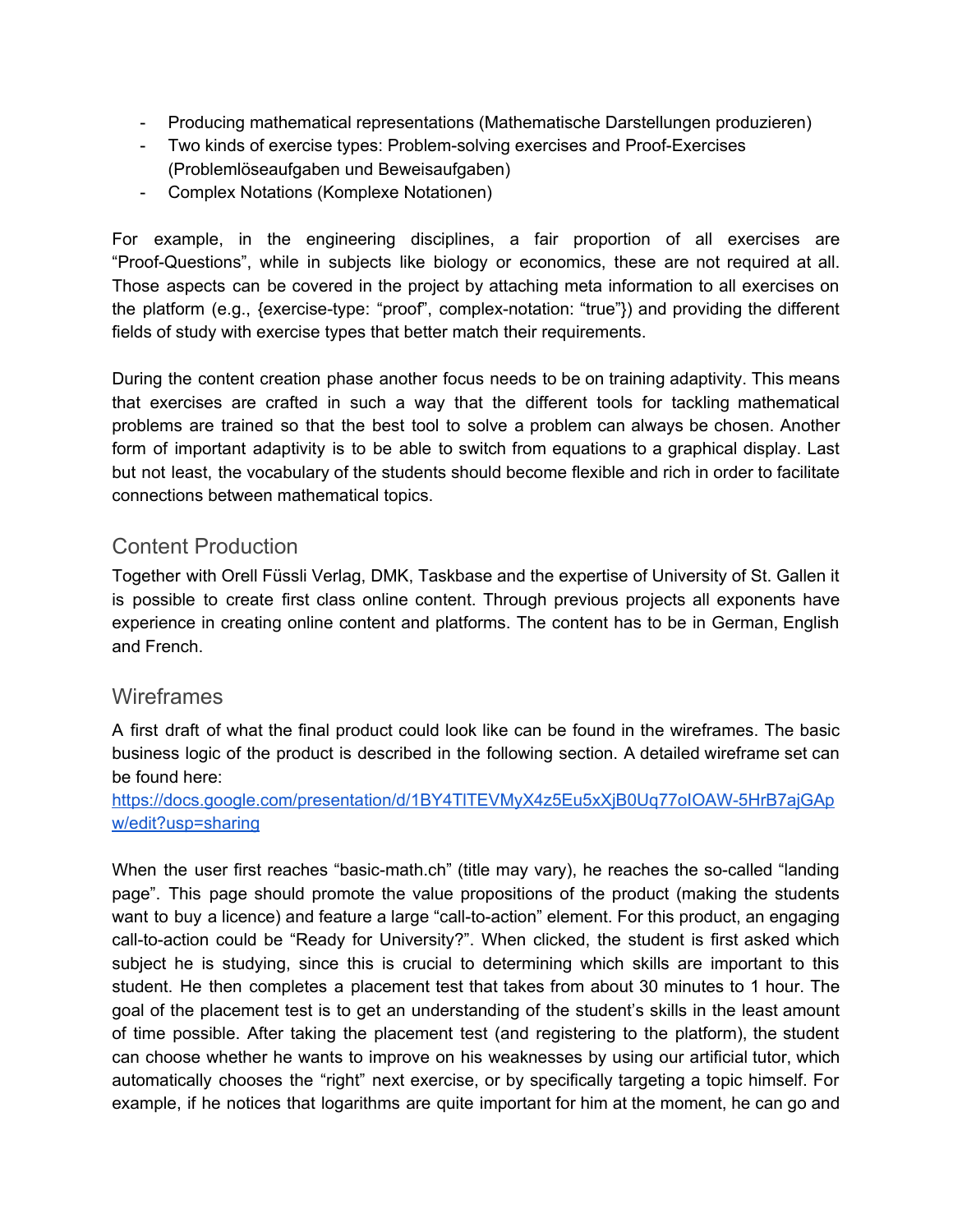practice just logarithms. For each topic there is also an available theory section featuring a short explanatory video and article. His entire progress is visualized with statistics and progress bars so that the student always has an overview of where he's standing in the process of mastering the required skills to study his subject of choice. The performance of the student has an influence on his overall score, which is used for gamification purposes (see wireframes).

# Project Plan

The project is led by three main parties. The first is the University of St. Gallen represented by Prof. Enrico De Giorgi. With his experience in learning systems and his didactical knowledge, he is responsible for the content and the product design. The KTI program finances a developer who works closely with Enrico De Giorgi to onboard content and apply the didactical concepts. The second party is EPFL represented by Pierre Dillenbourg. The KTI program finances a Ph.D. who is responsible for the main research part. The third party is Taskbase. Taskbase is the technology partner and covers half of the costs. A first draft can be seen in the detailed project plan:

[https://docs.google.com/spreadsheets/d/1Vf6kz23YgaCoCVBBcdIYMwgspRs\\_MrAILFPAJJqOO](https://docs.google.com/spreadsheets/d/1Vf6kz23YgaCoCVBBcdIYMwgspRs_MrAILFPAJJqOO08/edit?usp=sharing) [08/edit?usp=sharing](https://docs.google.com/spreadsheets/d/1Vf6kz23YgaCoCVBBcdIYMwgspRs_MrAILFPAJJqOO08/edit?usp=sharing)



## Research

From a research perspective, we have three points of attack. The first goal is to improve our placement tests. This is a crucial task to help students find their weaknesses and recommend exercises and theory tasks to fill their gaps. The second goal is to improve the artificial tutor. The ongoing learning process enables the system to recommend tasks according to personal preferences and moods. This can be exploited. Based on the amount of data, research in this